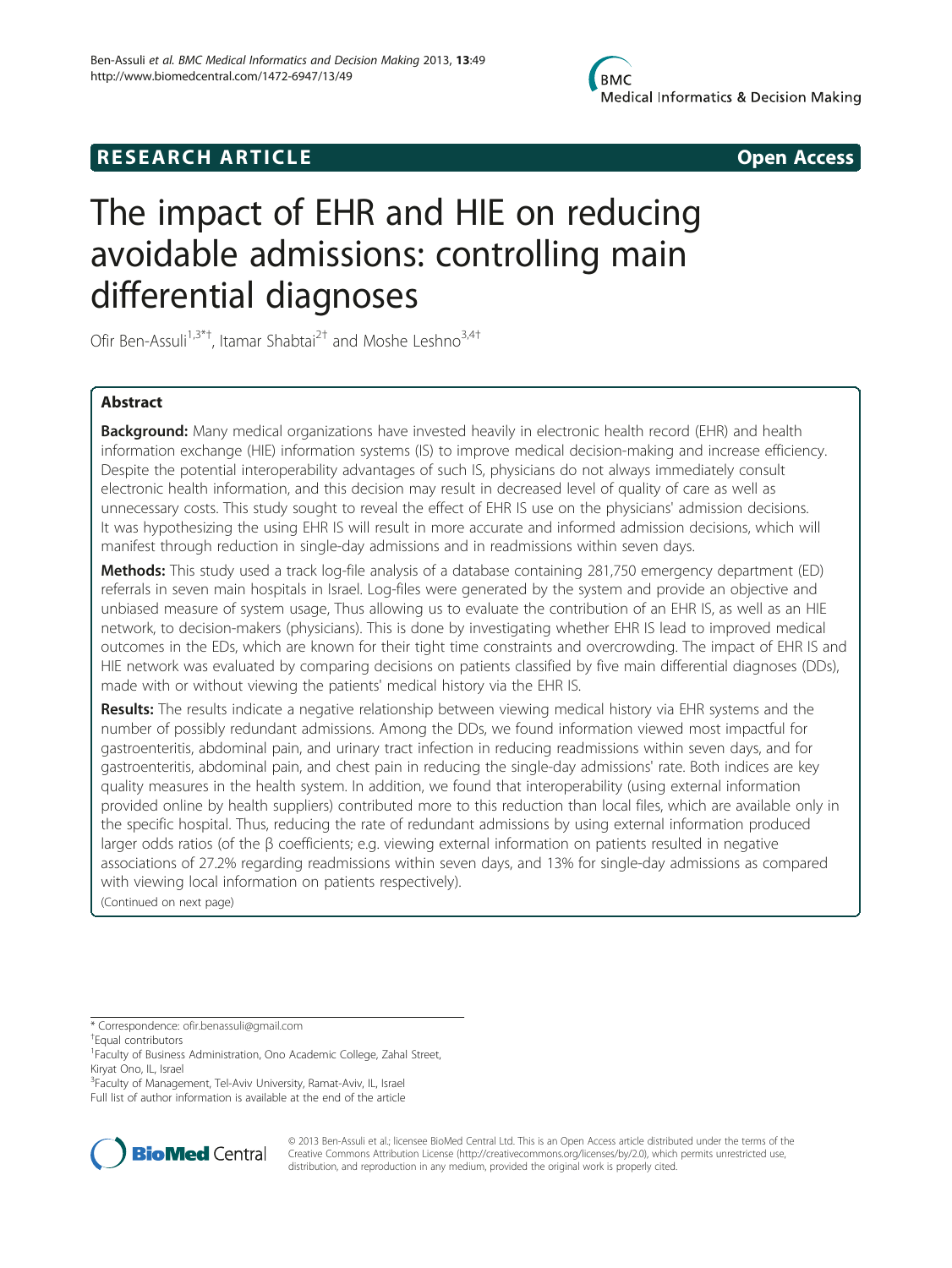#### (Continued from previous page)

Conclusions: Viewing medical history via an EHR IS and using HIE network led to a reduction in the number of seven day readmissions and single-day admissions for all patients. Using external medical history may imply a more thorough patient examination that can help eliminate unnecessary admissions. Nevertheless, in most instances physicians did not view medical history at all, probably due to the limited resources available, combined with the stress of rapid turnover in ED units.

Keywords: Medical decision analysis, Electronic health record, Health information exchange, Medical informatics, Interoperability, Health maintenance organization, IS efficiency

## Background

The healthcare sector world-wide has been investing heavily in integrative and interoperable medical information systems, with the aim of improving the medical decisionmaking process and increasing its efficiency. However, the overall contribution of information technologies to the field is not always immediately apparent [[1](#page-9-0)]. But clearly, lack of information may result in a decreased level of quality of care and unnecessary costs [[2\]](#page-9-0).

Health information technology (HIT) and health information exchange (HIE) are increasingly viewed as key steps in overcoming the quality, safety and efficiency problems that plague U.S. health care delivery [\[3](#page-9-0)]. Electronic health records (EHR) and HIE networks coordinate the storage and retrieval of patient records from multiple health sources such as laboratories, other hospitals, specialized clinics, etc., thus providing vital historical medical information that is required for critical decision-making. These systems may collect two types of information- local and external - both of which can contribute to medical decisions. Local information is locally created data and reflects the integration between various units within a specific hospital, whereas external information refers to data created at different hospitals and other points of care, thus reflecting interoperability. Vest [\[4](#page-9-0)] found that system access was not random, and that specific patient factors increased the odds of information access. Vest's findings show that the more a person's data were examined, the more likely that person was to have more emergency room visits and in-patient hospitalizations.

HIE often generate log-files [\[5](#page-9-0)]. Log-files are actually a documentation of events occurring in the context of a software or a technological system [\[6](#page-9-0)]. Log-files provide an objective and unbiased measure of system usage and are recommended for evaluating health information systems (IS) [\[7](#page-9-0)]. See [\[8](#page-9-0)] for a review on health IT usability study methodologies. The log-files in the present study were based on data collected from 2004 to 2007 from seven main hospitals owned by the main health maintenance organization (HMO) in Israel.

Log files have become a standard and essential part of large applications. Log files are commonly used for the purpose of software monitoring. It is not uncommon for log-files to be continuously generated, while occupying valuable storage space, but they provide little or no value if they are never utilized to create value.

In the framework of this research, we aimed to understand the role that EHR and HIE networks can play in reducing the number of hospital readmissions and single day admissions. We examined the impact of medical information that is provided to a decision-maker in the highly stressful environment of an ED, with its complex conditions. Esquivel et al. [[9](#page-9-0)], for instance, related unsatisfactory referral communication between primary care providers and specialists to the lack of attention on how the communication technology should fits with the social environment in which it is implemented. Moreover, the use of EHR has been suggested to be even more crucial during medical emergencies [\[10](#page-9-0)].

Second, we explored the circumstances under which this information is most important with regard to main differential diagnoses (DDs) and information from external sources (interoperability).

The main objective of this research is to assess the impact of EHR IS and HIE network on physicians' decision-making process in an ED environment by comparing the outcomes of five main DDs. We examined whether EHR and HIE network could lead to decreases in redundant readmissions within a short period since a previous discharge. This is a widely used measure [\[11-13](#page-9-0)], as well as stated goal that is frequently expressed by care givers, hospital administrators, and policy makers [\[14](#page-9-0)]. Studies have indicated that more than half of all readmission incidents could be avoided by implementing more efficient procedures [\[15,16\]](#page-9-0).

If a patient is readmitted shortly after a hospital stay, this might indicate that the hospital discharged the patient without proper care or the right diagnosis. Alternatively, it may suggest that the patient did not follow the doctor's instructions for various reasons, for example, because the prescribed medicine was costly, or lack of home care. However, readmission after a short time period might mean that the patient has a life threatening disease and needs to go to hospice care. In any case, a high rate of readmissions is an indication that the decision making process was faulty in some way. Recent policies seek to penalize doctors for high readmission rates, an indication of hospitals' efforts to avoid such possibly redundant procedures [\[17\]](#page-9-0).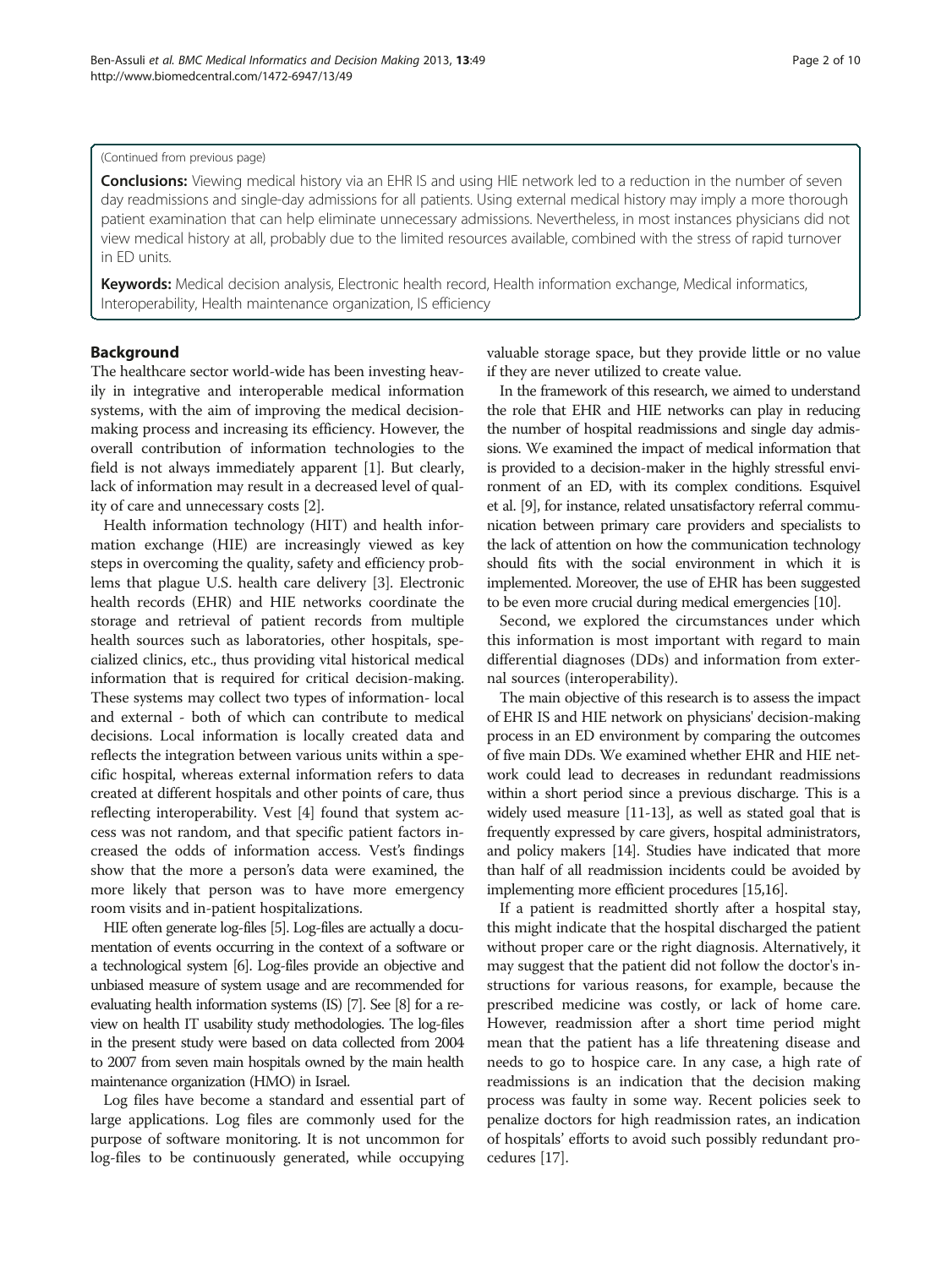Hence we examined (in addition to the readmissions measurement) whether the proportion of single-day admissions fluctuates when patients' medical history is inspected via EHR IS. We assumed that there are some single-day admissions that are uncalled for, and might be prevented if a proper medical history was available. Such scales and assumptions have been used in previous studies in the field [\[6,18-21\]](#page-9-0). The method of using subsets of several main differential diagnoses enabled us to compare more similar groups of patients. Sox et al. [\[22\]](#page-9-0) emphasized the importance of medical history to medical decisions. Walker et al. [[23\]](#page-9-0) argued that there is a relationship between viewing medical history and improved medical care performance including admission decisions.

Additionally, a limited time period of the patients, in maintain observation wards, is also possible in the physicians' decisions in an EDs. However, in our research, this period of observation was not included in the calculated admissions.

#### Research question and research hypotheses

We examined the actual effect of the use of information provided by the system, locally and externally, at the point of care on the physicians' admission decisions. Our goal was to assess the way in which this information affected the process of decision-making, as well as to monitor the outcomes of decisions when EHR IS was viewed versus when it was not viewed. For this purpose we first studied the likelihood of (a) readmissions within a short period of time since an earlier discharge and (b) single day admissions, when physicians used the EHR IS compared to when physicians did not use the EHR IS. Then we compared the reduction in readmissions within seven days and single-day admissions when local information was viewed, versus when external medical information was retrieved (interoperability). Arendts et al. [\[24\]](#page-9-0) showed that even small changes in admission rates can result in meaningful reductions in hospital occupancy and improve system capacity.

#### Research hypotheses

In this section, we define the research hypotheses deriving from the research question. We aimed to discover the relationship between the use of EHR IS and the quality of medical decision- making.

We used the seven day readmission. This measure was used as an indication of the accuracy of the initial admission decision as explained in the 'Background'. The first hypothesis is therefore:

Hypothesis 1: There is a negative relationship between viewing EHR IS and readmissions within seven days. This hypothesis was divided into two sub-hypotheses to capture the locality of information (external vs. local information):

Hypothesis 1a: There is a negative relationship between viewing external information via EHR IS and readmissions within seven days.

Hypothesis 1b: There is a negative relationship between viewing local information via EHR IS and readmissions within seven days.

In order to control for other time period of readmissions, we tested these hypotheses with readmissions within thirty days as well.

Similar to Hypothesis 1, we used single-day admissions to assess the appropriateness of the decisions made in the ED:

Hypothesis 2: There is a negative relationship between viewing EHR IS (including local or external information) and single-day admissions. This hypothesis was divided into two sub-hypotheses to capture the locality of information:

Hypothesis 2a: There is a negative relationship between viewing external information via EHR IS and single-day admissions.

Hypothesis 2b: There is a negative relationship between viewing local information via EHR IS and single-day admissionsnn.

The logic behind hypothesis 3 was that viewing external medical history could be evidence of a more detailed examination, hence a better understanding of the patient's condition, thus helping to avoid unnecessary admissions. Moreover, we expected medical staff to gain additional confidence after going through a patient's medical record, thus allowing doctors to make a dismissal decision with a lower level of uncertainty.

Hypothesis 3: The effect of viewing external medical history on avoidable admissions (both readmissions and single-day admissions) will transcend that of viewing local information.

The hypotheses (above) were tested for selected frequent diagnoses: chest pain (CP), abdominal pain (AP), gastroenteritis (GE), urinary tract infection (UTI), pneumonia organism (PO). These frequent diagnoses were chosen – prior to the data-analysis – by a panel of senior physicians in cooperation with the main HMO.

#### Method

#### Research field and the target population

This study focused on the main health maintenance organizations (HMO) in the state of Israel, one of the world's largest non-governmental HMOs. This HMO serves over 3.8 million customers and employs more than 9,000 physicians and 26,000 other medical staff. The HMO operates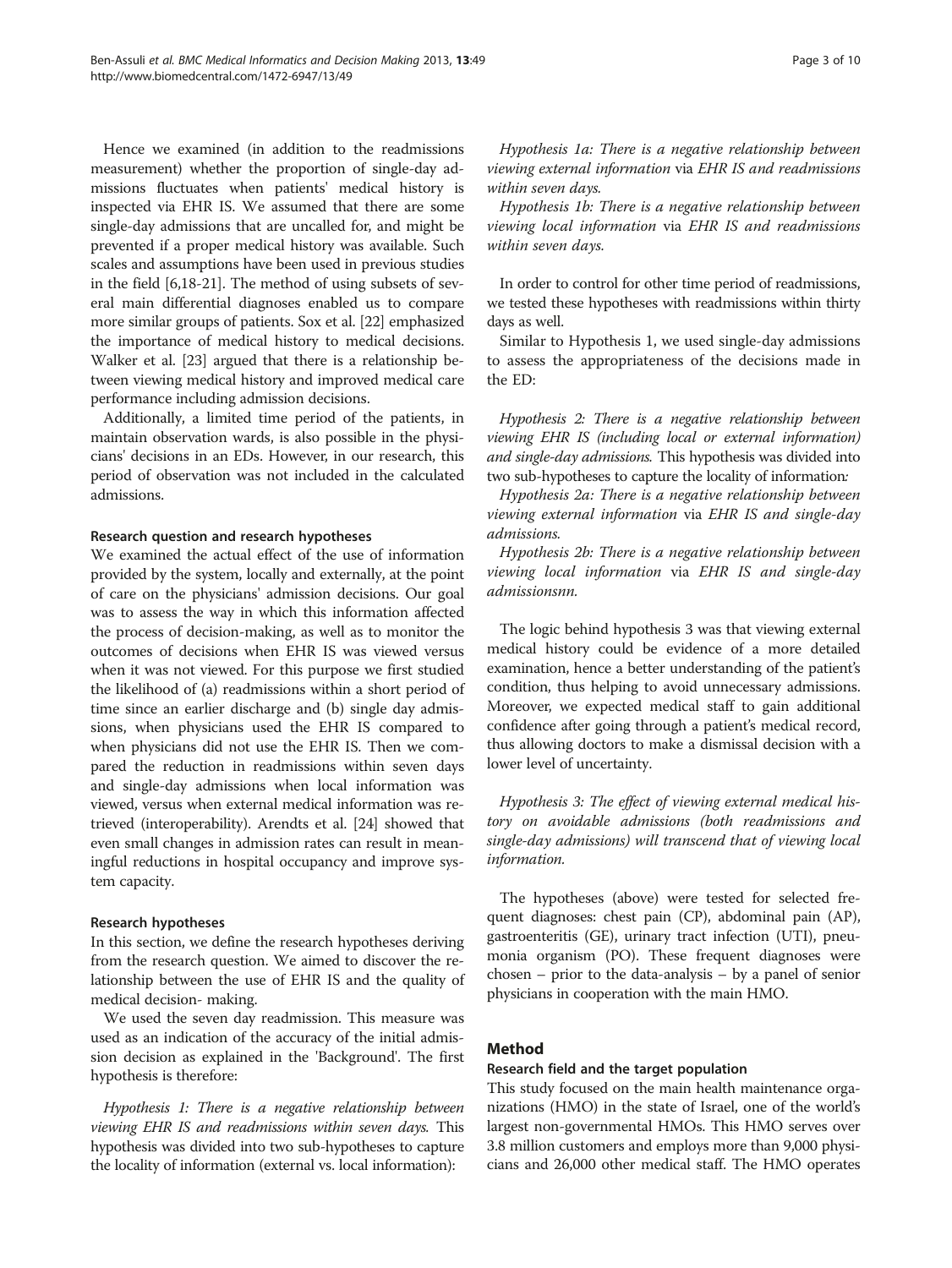<span id="page-3-0"></span>Table 1 Types of patient medical histories available to physicians via the EHR

| Specifics <sup>a</sup>                                          | Type of medical history  |
|-----------------------------------------------------------------|--------------------------|
| Previous encounters and hospitalizations                        | <b>Encounters</b>        |
| Information regarding the patient's<br>previous diagnoses       | Diagnoses                |
| A list of the permanent medications<br>taken by the patient     | Medications              |
| Previous lab tests including blood tests,<br>pathology history  | I abs                    |
| A list of the patient's known allergies                         | Allergy Problems         |
| The patient's medical record, generated<br>by family physicians | <b>Community Clinics</b> |
| Information regarding the demography<br>of the patient          | Demography Details       |
| A list of previous surgeries                                    | Surgical History         |

Note.<sup>a</sup> Data are fully available for HMO patients, while for non-HMO patients the information was limited to the specific hospital where they were seen last.

seven general hospitals (all surveyed in this research), and many community clinics.

In 2004, the HMO deployed an EHR IS (analyzed here) and established a HIE network. The EHR IS and HIE network retrieves data from many medical systems – clinical systems such as electronic medical record and administrative systems. This unique data retrieval architecture furnished a comprehensive, integrated and real time virtual patient record available at all points of care of the HMO. The system gathers historical patient clinical and administrative data

from the other healthcare information systems at the HMO's fourteen hospitals, fifteen community clinics and thousands other points of care such as labs, imaging institutions, etc. The data included patients' demographics, chronic medication, adverse reactions, sensitivities, detailed lab and imaging results, past diagnoses, healthcare procedures etc. Although the system aimed to serve all kind of potential users - clinical and administrative staff, the physicians are the main users of the system. The log-file used for this study analysis contains documentation of the activities of physicians. The interoperable systems enable the physician at the point care to retrieve within seconds a patient's medical historical data available from all points care of healthcare providers that connected to the HIE network.

In terms of current policies, external data are available only to the HMO insured patients. Other HMO insured patients that visit one of the main HMO hospitals will only have local files; these include all the information that relates to previous encounters and hospitalizations at this hospital.

In addition, the database for this study covered 2004 to 2007 (after the EHR IS had been integrated into all hospitals).

#### The research method and statistical tools

The research method selected for this study was track logfile analysis, which incorporates various statistical tools.

| Table 2 Patient characteristics: Comparison of HMO insured patients vs. other HMO insured patients (All sample and |  |  |  |  |  |
|--------------------------------------------------------------------------------------------------------------------|--|--|--|--|--|
| the admission subset)                                                                                              |  |  |  |  |  |

| <b>Characteristics</b>                                         | The main HMO                          | Other HMOs                           | Total study sample                    |
|----------------------------------------------------------------|---------------------------------------|--------------------------------------|---------------------------------------|
| Data on all referrals (Admissions and Discharges) - All Sample |                                       |                                      |                                       |
| <b>Number of Referrals</b>                                     | $n = 210,568$                         | $n = 71,182$                         | $n = 281,750$                         |
| Age (years)                                                    | 48.6 (Quartiles: 27.6,<br>51.6, 69.9) | 39.2 (Quartiles: 20.5,<br>36.5, 55.7 | 46.3 (Quartiles: 25.4,<br>47.8, 67.3) |
| Male (%)                                                       | 99,951 (47.5%)                        | 35,683 (50.1%)                       | 135,634 (48.1%)                       |
| Referrals when EHR IS Viewed (%)                               | 68,851 (32.7%)                        | 18,991 (26.7%)                       | 87,842 (31.2%)                        |
| Referrals when EHR IS Viewed [Divided by Interoperability]     | Local: 58,468 (27.8%)                 | Local: 17,197 (24.2%)                | [Local: 75,665 (26.9%)                |
|                                                                | External: 10,383 (4.9%)               | External: 1,794 (2.5%)]              | External: 12,177 (4.3%)]              |
| Admissions (%)                                                 | 89,473 (42.5%)                        | 26,246 (36.9%)                       | 115,719 (41.1%)                       |
| Additional Data Only on the Admissions' subset                 |                                       |                                      |                                       |
| <b>Number of Admissions</b>                                    | $n = 89,473$                          | $n = 26,246$                         | $n = 115,719$                         |
| Admissions When EHR IS Was Viewed (% from All admissions)      | 34,313 (38.4%)                        | 8,717 (33.2%)                        | 43,030 (37.2%)                        |
| Admissions When EHR IS Was Not Viewed (% from All Admissions)  | 55,160 (61.6%)                        | 17,529 (66.8%)                       | 72,689 (62.8%)                        |
| Readmission within seven Days (% from Admissions)              | 2,830 (3.2%)                          | 911 (3.5%)                           | 3,741 (3.2%)                          |
| Readmission within 30 Days (% from Admissions)                 | 6,802 (7.6%)                          | 1,823 (6.95%)                        | 8,625 (7.45%)                         |
| Single-Day Admissions (% from Admissions)                      | 18,449 (20.6%)                        | 6,859 (26.1%)                        | 25,308 (21.9%)                        |
| Admission Period (days)                                        | 4.4 (Quartiles: 2, 3, 5)              | 3.8 (Quartiles: 2, 3, 4)             | 4.3 (Quartiles: 2, 3, 5)              |

Data are mean (and Quartiles) or number of subjects (proportion); all univariate comparisons were significant at 0.001. Percentages at each column relate to the column itself (the 100% for each column appears in the first line labelled "Number of Referrals" for the 'Data On all Referrals' part in the Table, and "Number of Admissions" for the 'Additional Data Only on the Admissions' subset' part of the Table).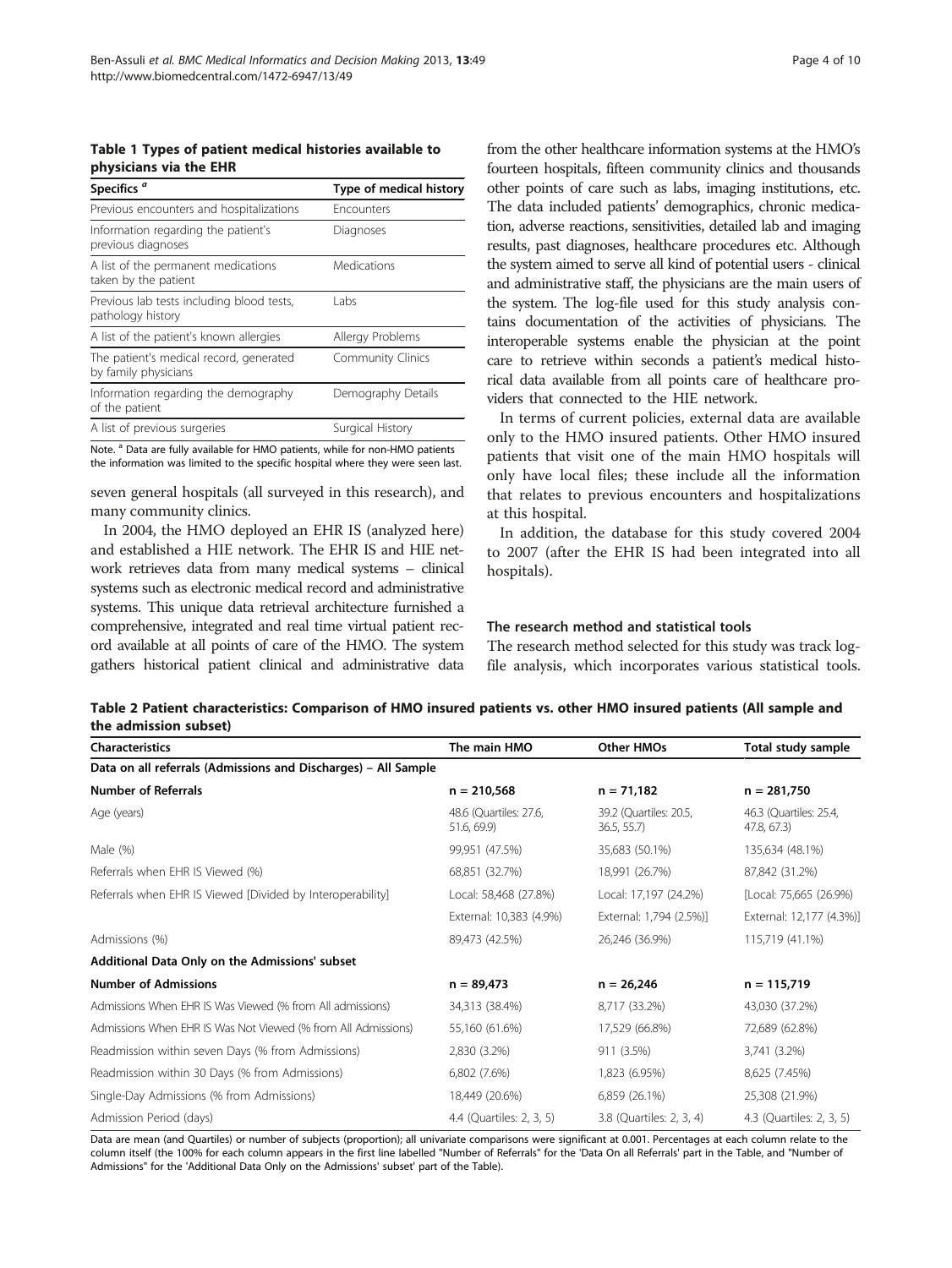| <b>Differential</b><br>diagnosis | <b>Total admissions when</b><br>medical history was<br>not viewed | <b>Readmissions when</b><br>medical history was<br>not viewed | <b>Total admissions</b><br>when medical history<br>was viewed | <b>Readmissions when</b><br>medical history<br>was viewed | Decrease in<br>readmissions<br>within seven days | P-Value   |
|----------------------------------|-------------------------------------------------------------------|---------------------------------------------------------------|---------------------------------------------------------------|-----------------------------------------------------------|--------------------------------------------------|-----------|
| All DDs                          | 72,689 (100%)                                                     | 2,956 (4.1%)                                                  | 43,030 (100%)                                                 | 785 (1.8%)                                                | 56.10%                                           | < 0.001   |
| GE                               | 5,265 (100%)                                                      | 338 (6.4%)                                                    | ,900 (100%)                                                   | 25 (1.3%)                                                 | 79.69                                            | < 0.001   |
| AP                               | 14,068 (100%)                                                     | 1,412 (10%)                                                   | 7,511 (100%)                                                  | 181 (2.4%)                                                | 76%                                              | < 0.001   |
| <b>CP</b>                        | 41,624 (100%)                                                     | 865 (2.1%)                                                    | 26,026 (100%)                                                 | 508 (2.0%)                                                | 4.76%                                            | $p=0.257$ |
| P <sub>O</sub>                   | 7,691 (100%)                                                      | 200 (2.6%)                                                    | 4,684 (100%)                                                  | 50 (1.1%)                                                 | 57.69%                                           | < 0.001   |
| UTI                              | 4,041 (100%)                                                      | 141 (3.5%)                                                    | 2,909 (100%)                                                  | 21 (0.7%)                                                 | 80%                                              | < 0.001   |

<span id="page-4-0"></span>Table 3 The impact of viewing medical history on various DDs (readmissions within seven days)

The percentages in the Table were calculated out of the total number of admissions. For instance, the percentage of readmissions when medical history was viewed for all DDs: 4.1% is gained as consequence of dividing the number of Readmissions when medical history was viewed (2956) with the total number of admissions in which medical history was viewed (72,689), See at Table [2](#page-3-0). All similar percentages were calculated similarly.

\*\*\* p<0.001, \*\* p<0.01, \*p<0.05, + p<0.1; n/a not applicable (all similar tables below use the same conventions).

The log-files in this study were restricted to the main DDs presented above (CP, AP, GE, UTI and PO).

The statistical analyses were performed using SPSS version 20 (SPSS Inc., Chicago, Illinois, USA) software. Continuous variables are presented as means ± SD. To test differences in the continuous variables between the two groups, the independent samples t-test was performed. Associations between the dichotomous variables were tested with the Pearson Chi-square test. A multivariate logistic regression analyses was performed to test the adjusted association between the main independent variable (Viewing medical history) and the dependent variables (Readmissions and Single-Day admissions). In addition, other relevant potential cofounding variables were entered into the multivariate analysis, including age, gender, HMO, type of department, hospital and etc. The analysis considered the results in the p<0.05 level as significant.

#### The dependent variables

#### Readmission within seven days

Quantified whether a patient was readmitted to a hospital within seven days from the previous discharge for a closely related condition, or otherwise. A closely related condition is defined as a condition that clinically resembles the complaint or the diagnosis which led to the previous admission.

#### Single-day admission

Quantified whether a patient, as a result of the decision to admit, was admitted for a single day or for a longer period of time. The measurement scale for single day admissions filtered out patients who intentionally sought and received treatment involving single day admission. Only admissions from an ED to a specific hospital department were recorded and included. In addition, similar to many EDs around the world, hospitals in Israel maintain observation wards in which patients are supervised for a period of 12–24 h. This period of observation was not included in the calculations.

# The independent variables

## Viewed medical history

The patients in our study were divided into two groups: patients whose medical history was viewed via the EHR IS and patients whose medical history was not viewed via the EHR IS. The EHR IS provided full integrative information only on patients belonging to the main HMO, as specified in Table [1](#page-3-0).

The term 'viewed medical history' refers to access to at least one of several medical history components in the EHR IS (see Table [1\)](#page-3-0). This was measured as a dichotomous variable.

|  |  | Table 4 The impact of viewing medical history on various DDs (single-day admissions) |
|--|--|--------------------------------------------------------------------------------------|
|--|--|--------------------------------------------------------------------------------------|

| <b>Differential</b><br>diagnosis | Total admissions when<br>medical history was<br>not viewed | Single-day admissions<br>when medical history was<br>not viewed | <b>Total admissions</b><br>when medical history<br>was viewed | Single-day admissions<br>when medical history<br>was viewed | Decrease in<br>single-day<br>admissions | P-Value |
|----------------------------------|------------------------------------------------------------|-----------------------------------------------------------------|---------------------------------------------------------------|-------------------------------------------------------------|-----------------------------------------|---------|
| All DDs                          | 72,689 (100%)                                              | 17,812 (24.5%)                                                  | 43,030 (100%)                                                 | 7,496 (17.4%)                                               | 28.98%                                  | < 0.001 |
| GE                               | 5,265 (100%)                                               | 1,931 (36.7%)                                                   | 1,900 (100%)                                                  | 428 (22.5%)                                                 | 38.69%                                  | < 0.001 |
| AP                               | 14,068 (100%)                                              | 4,991 (35.5%)                                                   | 7,511 (100%)                                                  | 1,601 (21.3%)                                               | 40.00%                                  | < 0.001 |
| CP                               | 41,624 (100%)                                              | 9,646 (23.2%)                                                   | 26,026 (100%)                                                 | 4,917 (18.9%)                                               | 18.53%                                  | < 0.001 |
| PO                               | 7,691 (100%)                                               | 785 (10.2%)                                                     | 4,684 (100%)                                                  | 346 (7.4%)                                                  | 27.45%                                  | < 0.001 |
| UTI                              | 4,041 (100%)                                               | 459 (11.4%)                                                     | 2,909 (100%)                                                  | 204(7%)                                                     | 38.60%                                  | < 0.001 |

See explanations for the calculations in the footnote of Table 3.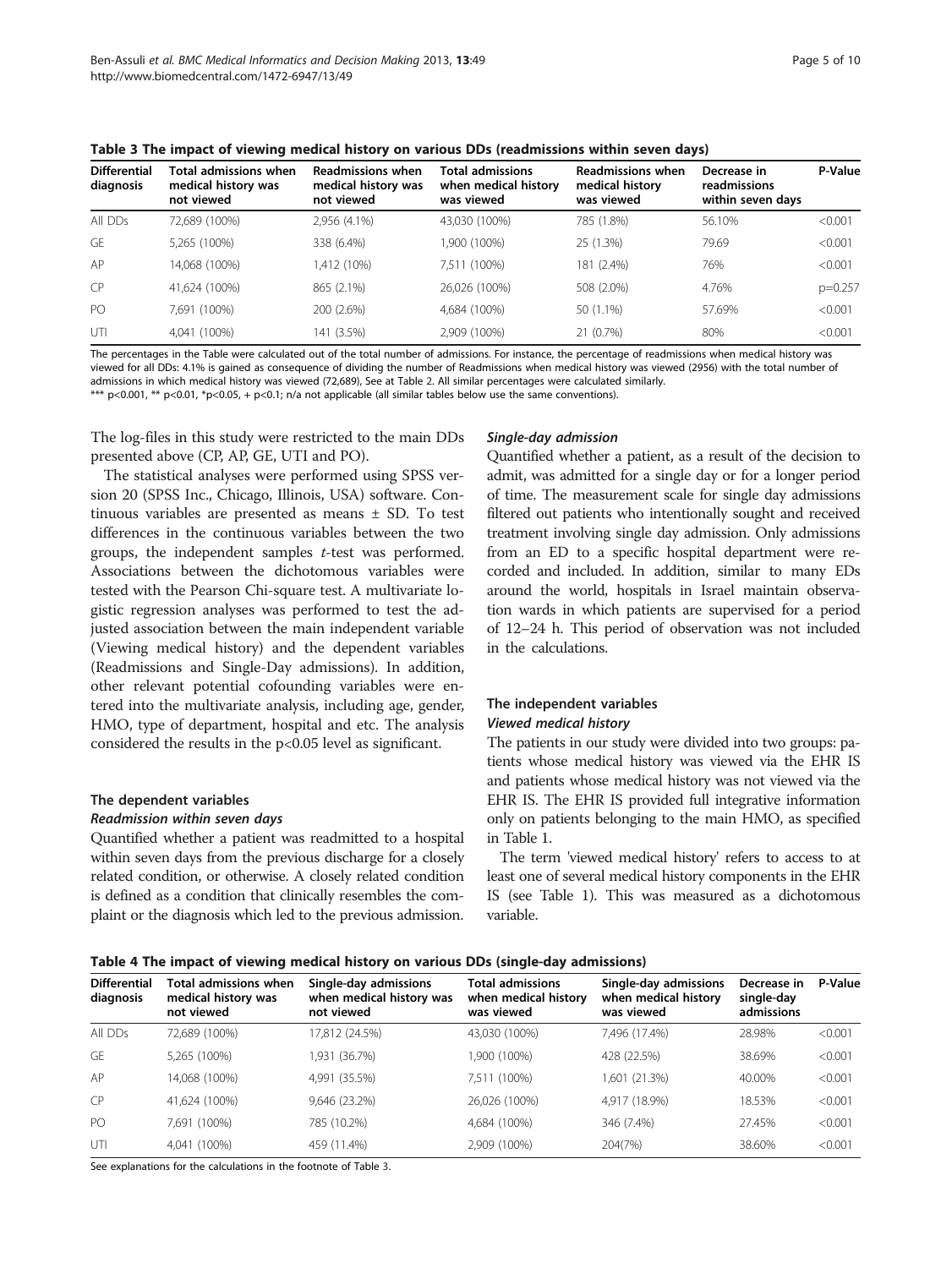<span id="page-5-0"></span>Table 5 Logistic regression on readmission within seven days for all DDs when viewing external medical history (Hypothesis 1a)

| Theory variables in the equation     | All DDs (N=115,719)  | GE (N=7,165)         | AP (N=21,579)        | UTI $(N=6.950)$      | $CP (N=67.650)$ | PO (N=12,375)        |
|--------------------------------------|----------------------|----------------------|----------------------|----------------------|-----------------|----------------------|
| External history viewed <sup>a</sup> | $0.520$ (< $0.001$ ) | 0.318(0.051)         | $0.256$ (< $0.001$ ) | 0.308(0.021)         | 0.807(0.176)    | 0.867(0.714)         |
| Age                                  | $0.976$ (< $0.001$ ) | $0.998$ (< $0.001$ ) | 0.981 (< 0.001)      | $0.982$ (< $0.001$ ) | 0.981 (< 0.001) | $0.971$ (< $0.001$ ) |
| Gender <sup>c</sup>                  | $0.792$ (< $0.001$ ) | 1.102 (0.376)        | $0.638$ (< $0.001$ ) | 0.803(0.222)         | 1.264 (< 0.001) | 1.138 (< 0.001)      |
| HMO <sup>β</sup>                     | 1.089 (0.031)        | 0.704(0.003)         | 1.160(0.012)         | 1.196 (0.363)        | 1.276 (< 0.001) | 1.149 (0.380)        |
| Constant                             | $0.123$ (< $0.001$ ) | 0.091 (< 0.001)      | 0.181 (< 0.001)      | $0.066$ (< $0.001$ ) | 0.047 (< 0.001) | $0.063$ (< $0.001$ ) |

The table reports a series of multiple regression analyses. Block 2 (control for type of department) and Block 3 (control for type of hospital) are not shown here, but were also included in the regression. Table entries represent the odd ratio, with p-values in parentheses.  $CP =$  chest pain;  $AP =$  abdominal pain;  $GE =$ aastroenteritis: UTI = urinary tract infection: PO = pneumonia organism:  $^a$  Coded 0= Medical history not viewed,  $I=$ Medical history viewed.  $^B$  Coded 0 = other HMO.  $1 =$  main HMO. <sup>c</sup> Coded  $0 =$  female,  $1 =$  male. (all similar tables below use the same abbreviations).

## Viewed local information

Indicates examination of medical information available within the framework of local files available in a specific hospital.

#### Viewed external information (interoperability)

Indicates the viewing of external integrative medical history, which was provided online by certain health suppliers. External information concerned only HMO patients for whom both local and external types of information were available.

#### Health maintenance organization

To control for major discrepancies in the quality and the amount of medical information between the main HMO patients and other HMO patients, a dichotomous variable was created.

## Differential diagnosis

The DDs of ED referred patients were entered into the database using the WHO International Classification of Diseases (ICD/10) code. It should be noted that there could have been more than one DD per patient on a single referral. In this case we selected the main DD that was assigned by the physicians.

#### ED department

This variable represented the specific type of unit where the patient was evaluated in the ED such as internal medicine or surgical.

#### **Hospital**

This variable represented the specific hospital where the patient was evaluated.

## Patient age

Continuous variable representing the age of the patient.

## Patient gender

Male/Female.

#### The ethical approval and confidence

The study was approved by the institutional review board at Tel Aviv University for meeting the requirements of the Ethics Committee. As for the data anonymity, the log files that we used for this study didn't contain any personal details on the patients including the patient id. This field was hushed before we received the file so it was anonymized.

## Results

We first present descriptive statistics regarding the distribution of ED referrals during the period of research. We then present statistical tests performed to measure the relationship between the research variables. Finally, we present the main findings regarding the track log-file analysis using multivariate regression analyses. The presented statistical analyses were consistently made on the admitted patients.

#### Descriptive statistics

We present the data on referrals (consisting of admissions and discharges) from the seven hospitals chosen for the

#### Table 6 Logistic regression on single-day admissions for all DDs for external medical history (Hypothesis 2a)

| Theory variables in the equation | All DDs (N=115,719)  | GE (N=7.165)         | AP (N=21.579)        | UTI $(N=6.950)$       | CP (N=67,650)        | PO (N=12,375)        |
|----------------------------------|----------------------|----------------------|----------------------|-----------------------|----------------------|----------------------|
| External history viewed          | $0.760$ (< $0.001$ ) | 0.648(0.014)         | $0.649$ (< $0.001$ ) | 0.917(0.590)          | 0.844 (< 0.001)      | 0.876(0.445)         |
| Age                              | $0.979$ (< $0.001$ ) | $0.982$ (< $0.001$ ) | $0.977 (< 0.001$ )   | $0.985$ ( $< 0.001$ ) | $0.968$ (< $0.001$ ) | $0.982$ (< $0.001$ ) |
| Gender                           | 0.960(0.005)         | 1.004 (0.933)        | 0.967(0.285)         | 0.904(0.263)          | $0.822$ (< $0.001$ ) | 1.047 (0.478)        |
| <b>HMO</b>                       | $0.859$ (< $0.001$ ) | $0.786$ (< $0.001$ ) | 0.936(0.052)         | 0.864(0.132)          | 0.891 (< 0.001)      | 0.962(0.609)         |
| Constant                         | 1.029 (0.189)        | 0.986(0.822)         | 1.224 (< 0.001)      | 0.298 (< 0.001)       | $2.547 (< 0.001$ )   | $0.260$ (< $0.001$ ) |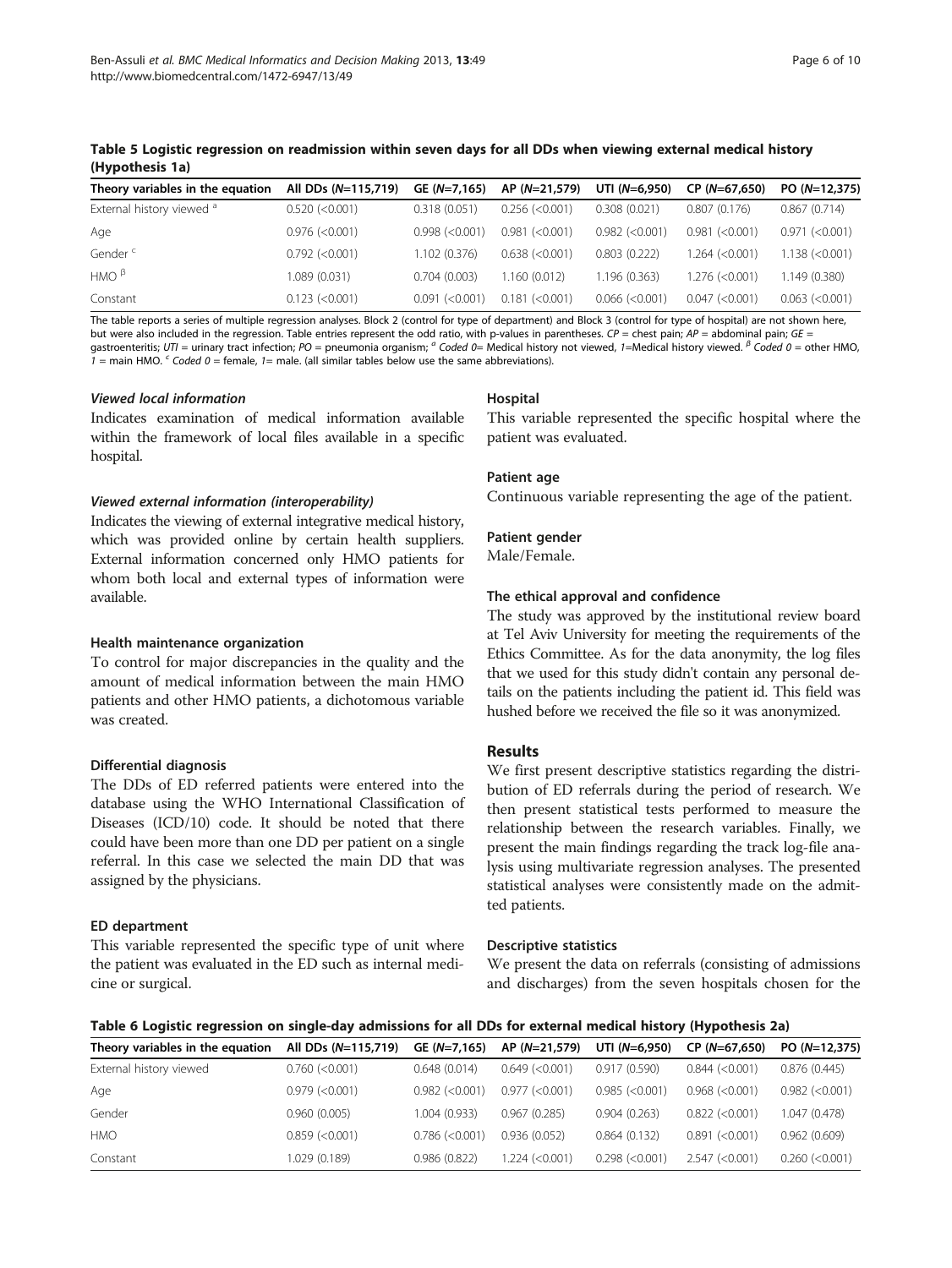| Theory variables in the equation | All DDs (N=115,719)  | GE (N=7,165)         | AP (N=21,579)        | UTI $(N=6.950)$      | CP (N=67,650)        | PO (N=12,375)        |
|----------------------------------|----------------------|----------------------|----------------------|----------------------|----------------------|----------------------|
| Local history viewed             | $0.563$ (< $0.001$ ) | $0.249$ (< $0.001$ ) | $0.276$ (< $0.001$ ) | $0.246$ (< $0.001$ ) | 1.016 (0.789)        | 0.567(0.001)         |
| Age                              | $0.977$ (< $0.001$ ) | 0.991 (< 0.001)      | $0.983$ (< $0.001$ ) | $0.983$ (< $0.001$ ) | 0.981 (< 0.001)      | $0.972$ (< $0.001$ ) |
| Gender                           | $0.795$ (< $0.001$ ) | 1.114(0.325)         | 0.642 (< 0.001)      | 0.798(0.211)         | $1.265$ (< $0.001$ ) | 1.149 (0.292)        |
| <b>HMO</b>                       | 1.081 (0.048)        | 0.697(0.003)         | 1.147(0.021)         | 1.172(0.421)         | 1.270 (< 0.001)      | 1.155 (0.364)        |
| Constant                         | $0.132$ (< $0.001$ ) | $0.10$ (< $0.001$ )  | $0.276$ (< $0.001$ ) | $0.079$ (< $0.001$ ) | 0.047 (< 0.001)      | $0.067$ (< $0.001$ ) |
|                                  |                      |                      |                      |                      |                      |                      |

<span id="page-6-0"></span>Table 7 Logistic regression on readmission within seven days for all DDs when viewing local medical history (Hypothesis 1b)

research. The log-file consisted of 281,750 samples of referrals. The names of the hospitals are not disclosed for reasons of confidentiality and privacy.

Table [2](#page-3-0) highlights a number of key variables that are implemented in the regression analyses, by HMO. The comparison of HMOs was done for reasons of information gathering in pursuing a better understanding of the study population and not for casual conclusions.

It is clear that viewing external history did not take place very often. In terms of the entire referral population, external information was viewed in only 4.3% of the ca-ses, compared to roughly 26.9% for viewing of local information.

It is important to note that, patients' medical history was viewed in only 31.2% of all hospital referrals. Hence, 68.8% of all referrals did not include any use of electronic medical history.

There was greater use of medical history for patients who were members of the main HMO, for whom more extensive data had been collected (data were examined in 32.7% of the main HMO cases compared to 26.7% for the remaining patients). Yet, even among members of the main HMO, the extent of use of medical history was not exceptionally high.

## Statistical relationships between using EHR IS and the dependent variables

Tables [3](#page-4-0) and [4](#page-4-0) show that for most DDs, there was a substantial decrease in the rates of both readmissions and single-day admissions when EHR IS was viewed.

The strongest decreases were observed for UTI, GE and AP. An exception was CP DD in which viewing of medical history had no effect on seven day readmissions.

## Results for the multiple regression analysis

The main findings regarding the track log-file analysis are summarized below. The results of each Table were analyzed separately, showing the odds ratios (OR) (of the β coefficients). Additionally, the results are adjusted to age, gender, HMO, control variables for type of ED and control variables for type of hospital. Finally, we tested all the readmissions' hypotheses also in thirty days timeframe (in addition to the seven days) and we gained similar results.

Table [5](#page-5-0) shows that viewing external medical history via the EHR IS was consistently associated with a reduced number of seven day readmissions. When external medical history was viewed, the likelihood of seven day readmissions decreased by 74% for AP and by 69% for UTI (OR = 0.256 and 0.308 respectively). For all DDs taken together, there was a significant reduction of 48%  $(OR = 0.520)$  in seven day readmissions.

In addition, being a main HMO patient was positively correlated with higher odds for seven day readmission. This is not surprising, since the HMO owns all these hospitals, and it is likely that HMO patients will seek medical care at these hospitals more than patients belonging to other HMOs.

The results of Table [6](#page-5-0) mirror those in Table [5.](#page-5-0) In general external medical history viewed via the EHR IS was positively and significantly correlated with reduced odds for single-day admissions. Viewing external medical history was associated with a substantial reduction of up to 35% in single-day admissions. Being a member of the main HMO was positively correlated with lower odds of singleday admission.

Tables 7 and 8 report these same analyses but for viewing local medical history via the EHR IS (rather than external medical history).

Table 8 Logistic regression on single-day admissions for all DDs explained when local medical history (Hypothesis 2b)

| Theory variables in the equation | All DDs (N=115,719)  | GE (N=7,165)         | AP (N=21.579)   | UTI $(N=6.950)$      | CP (N=67,650)        | PO (N=12,375)        |
|----------------------------------|----------------------|----------------------|-----------------|----------------------|----------------------|----------------------|
| Local history viewed             | $0.785$ (< $0.001$ ) | $0.776$ (< $0.001$ ) | 0.617 (< 0.001) | $0.633$ (< $0.001$ ) | $0.846$ (< $0.001$ ) | 0.887(0.094)         |
| Age                              | $0.979$ (< $0.001$ ) | $0.983$ (< $0.001$ ) | 0.978 (< 0.001) | $0.985$ (< $0.001$ ) | $0.968$ (< $0.001$ ) | $0.982$ (< $0.001$ ) |
| Gender                           | 0.961(0.007)         | 1.008 (0.885)        | 0.972(0.364)    | 0.903(0.256)         | $0.821$ (< $0.001$ ) | 1.050 (0.451)        |
| <b>HMO</b>                       | $0.855$ (< $0.001$ ) | $0.782$ (< $0.001$ ) | 0.929(0.031)    | 0.865(0.133)         | $0.888$ (< $0.001$ ) | .962(0.611)          |
| Constant                         | 1.069 (0.002)        | 1.014 (0.824)        | 1.327 (< 0.001) | $0.326$ (< $0.001$ ) | 2.625 (< 0.001)      | 0.264 (< 0.001)      |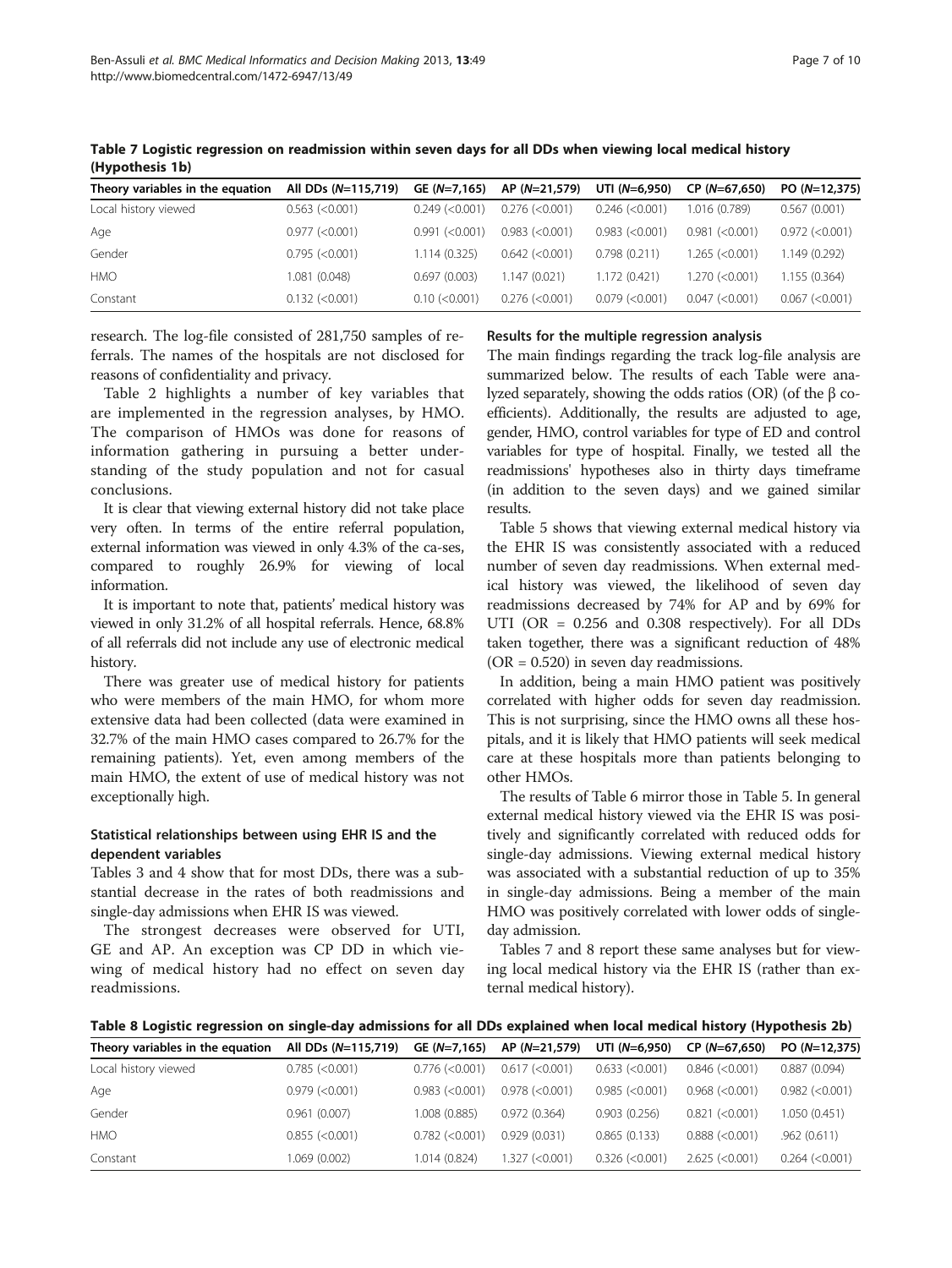| $(11)$ Pounds $J$                |                      |                      |                |                 |                      |               |  |
|----------------------------------|----------------------|----------------------|----------------|-----------------|----------------------|---------------|--|
| Theory variables in the equation | All DDs (N=43,030)   | GE (N=1,900)         | $AP (N=7.511)$ | UTI $(N=2.909)$ | $CP (N=26.026)$      | PO (N=4,684)  |  |
| Local history viewed             | 1.272 (0.050)        | 1.149 (0.482)        | 1.393 0(.203)  | 1.082 (0.894)   | 1.301 (0.114)        | 0.763(0.526)  |  |
| Age                              | $0.989$ (< $0.001$ ) | $0.986$ (< $0.001$ ) | 0.991(0.026)   | 1.003 (0.783)   | $0.988$ (< $0.001$ ) | 0.980(0.009)  |  |
| Gender                           | $1.435$ (< $0.001$ ) | 1.117(0.343)         | 1.092 (0.576)  | 1.137(0.777)    | 1.587 (<0.001)       | 1.019 (0.947) |  |
| <b>HMO</b>                       | 1.334 (0.002)        | 0.716(0.016)         | 1.466 (0.050)  | 0.915(0.877)    | 1.438 (0.002)        | 0.931(0.884)  |  |
| Constant                         | 0.000(0.998)         | 0.000(1.000)         | 0.000(0.998)   | 0.000(0.999)    | 0.000(0.999)         | 0.000(0.999)  |  |

Table 9 Logistic regression on readmission within seven days for all DDs comparing local and external medical history (Hypothesis 3)

Note.  $a$  Coded  $0$  = external history viewed,  $1$  = local history viewed. (all similar tables below use the same abbreviations).

Similar to the external medical history findings, local history was associated with a significant reduction in readmissions across the board, ranging from 43% for PO  $(OR = 0.567)$  to 75% for both GE and UTI  $(OR = 0.249)$ and 0.246 respectively), and 72% for AP.

Table [7](#page-6-0) also shows that HMO correlates with readmissions rates. Moreover, being an HMO member was positively correlated readmission. These correlations were not consistent across the DDs.

Table [8](#page-6-0) shows that viewed local history was associated with a reduced number of single-day admissions. The largest reduction was again for GE, AP, and UTI with reduction of 22% (OR = 0.776), 38% (OR = 0.617), and  $37\%$  (OR = 0.633) respectively.

Additionally, it shows a consistent association of reduced single-day admissions for patients belonging to the main HMO.

Tables [5](#page-5-0)–[8](#page-6-0) examined external and local medical information independently. Tables 9 and 10 compare the two cases. These two regressions include a much smaller sample size  $(N = 40,030)$  because only cases in which information was viewed were included in the regression.

When contrasted with external medical information, viewed local medical history had a marginally significant association with an increased number of readmissions  $(OR = 1.272)$ . We were not able to demonstrate this difference for the various DDs separately. We assessed that no significance was found for each DD due to small sample size. However, the direction of OR was kept solidly positive (OR range 1.149 to 1.393), except for PO DD  $(OR = 0.763)$ , after controlling for all variables.

In Table 10, after contrasted with an external information, local medical history viewed had a significant association with increased number of single-day admissions  $(OR = 1.130)$  in comparison to external medical information. Again, this effect could not be found for the various DDs separately, probably due to the small sample size. Nevertheless, the direction of the association remained positive (OR range 1.024 to 1.149), except for UTI DD (OR =  $0.883$ ).

#### Main findings and results

Patient medical history was only viewed in 31.2% of all referrals to the ED via the EHR. Hence, 68.8% of all referrals did not involve any use of EHR IS. There was increased use of EHR IS for patients who were members of the main HMO, for whom more extensive data were collected and available for review.

Second, viewing local and external medical history via the EHR IS was positively associated with a reduced number of readmissions within seven days (hypothesis 1 supported) and single-day admissions (hypothesis 2 supported).

Third, GE, AP, and UTI DDs were found to have the highest association between EHR IS viewed and reduced number of seven day readmissions. GE, AP, and CP DDs had the highest association between EHR IS viewed and reduced single-day admission rates.

Finally viewing external medical history was more highly correlated with lower single-day admissions and seven day readmissions than local medical history (hypothesis 3 supported).

Table 10 Logistic regression on single-day admissions for all DDs comparing local and external medical history (Hypothesis 3)

| Theory variables in the equation | All DDs (N=43,030)   | GE (N=1,900)         | $AP (N=7.511)$  | UTI $(N=2.909)$ | $CP (N=26.026)$ | PO $(N=4.684)$ |
|----------------------------------|----------------------|----------------------|-----------------|-----------------|-----------------|----------------|
| Local history viewed             | 1.130 (0.005)        | 1.149 (0.482)        | 1.024 (0.802)   | 0.883(0.507)    | 1.109 (0.069)   | 1.028 (0.879)  |
| Age                              | $0.978$ (< $0.001$ ) | $0.986$ (< $0.001$ ) | 0.978 (< 0.001) | 0.989(0.002)    | 0.971 (< 0.001) | 0.997(0.423)   |
| Gender                           | 1.052 (0.066)        | 1.117(0.343)         | 1.070 (0.266)   | .856 (0.318)    | 0.921(0.016)    | 1.183(0.147)   |
| <b>HMO</b>                       | $0.898$ (< $0.001$ ) | 0.716(0.016)         | 0.833(0.006)    | .104(0.616)     | 0.948(0.177)    | 0.971(0.846)   |
| Constant                         | 0.350(0.031)         | 0.000(1.000)         | 0.667(0.478)    | 0.000(0.999)    | 0.564(0.649)    | 0.000(0.999)   |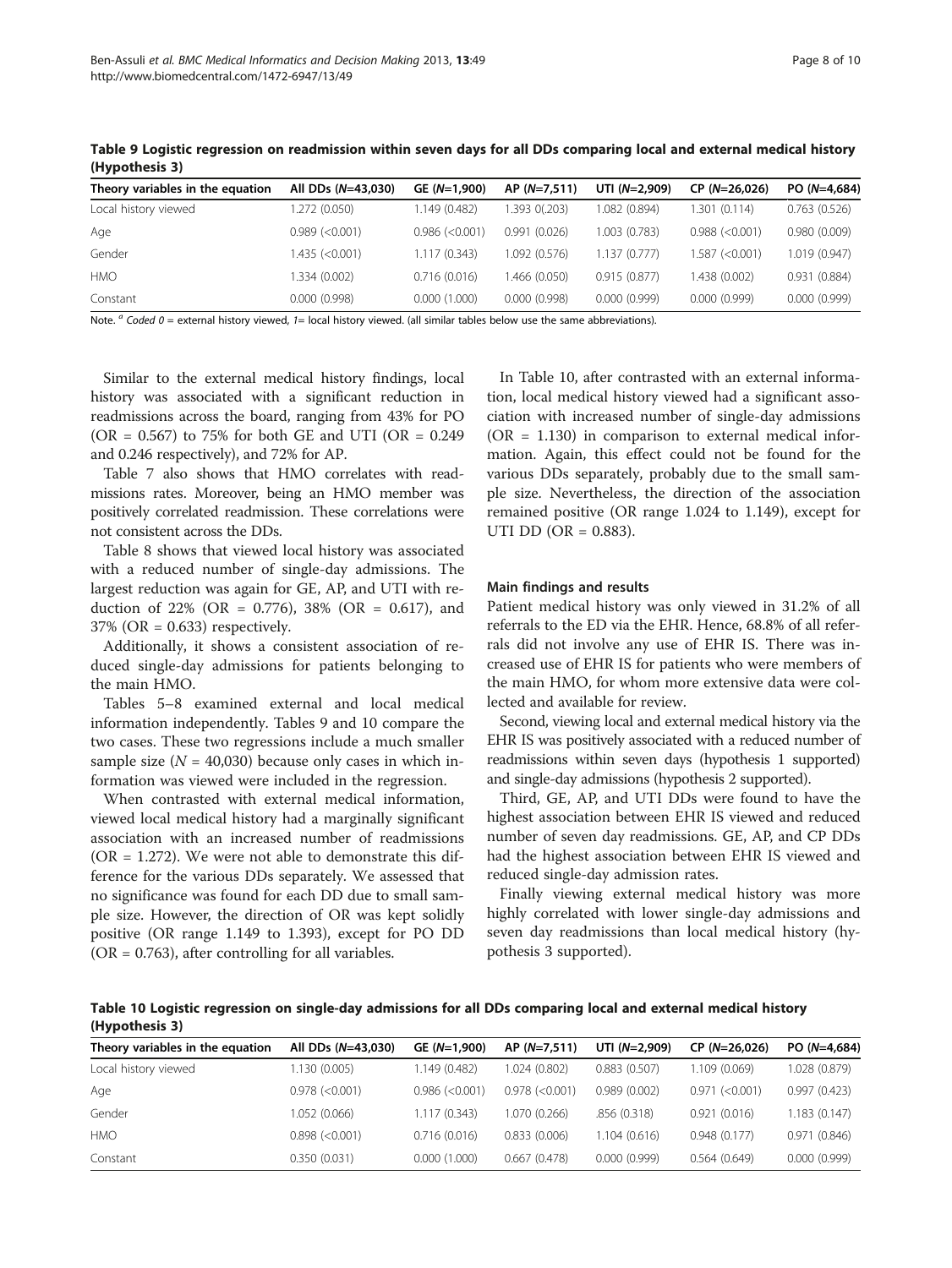## Discussion

Viewing medical historical information via an EHR IS and interoperable HIE networks can improve health care delivery and individual patient care in various ways. First, EHR and HIE can provide the care giver with complete, accurate, and searchable health information, available at the point of diagnosis and care, allowing for more informed decision making to enhance the quality and reliability of health care delivery. Second, they have the potential to enable more efficient and convenient delivery of care, without having to wait for the exchange of records or paperwork and without requiring unnecessary or repetitive tests or procedures and/or avoidable redundant admissions and readmissions. And third, they enhance earlier diagnosis and characterization of disease, with the potential to thereby improve outcomes and reduce costs.

This study results show that the use of EHR and HIE relates to admission decisions and constituent for the reduction in the number of seven days readmissions and single-day admissions for all patients. The results suggest that short redundant admissions and readmissions, some of which may be caused by lack of viewing or accessing medical information or by using incomplete information, can be avoided in significant percentages, by using local and external interoperable medical history from EHR IS and HIE networks during the course of assessment in the ED.

Findings also demonstrate the higher effect of using external medical history, as compared with local medical history. External medical history examination implies a more thorough patient examination that can help avoid redundant admissions. Esquivel et al. [\[9](#page-9-0)] proposed that flexibility in the referral process is necessary for effective system use by staff. These findings, regarding interoperability, provide insight on the benefits of adopting, implementing and using EHR IS and HIE networks in order to improve healthcare delivery by allowing more interaction with and transfer of information about patients to caregivers, and clinical care coordinators, and therefore, increasing efficiencies related to clinical and administrative tasks. We think that this study results will help decision makers in the health sector to better understand the managerial and organizational benefits and outcomes of sharing data among health care institutions.

We noted that in most instances medical history is not viewed at all, probably due to lack of complete information and the limited resources available to public medical facilities, combined with an especially emergent nature of the ED units. Therefore, in instances where medical history is available and viewed, clinical staff may gain certain confidence, thus allowing medical staff to make more effective decisions with lower uncertainty-related biases.

Therefore, we suggest that health care organizations, seeking to gain clinical, managerial and administrative benefits, may invest additional costs and efforts in health information technology in general and in EHR and HIE networks in particular. These investments will provide additional engagement of doctors with more complete, comprehensive, accurate and updated patient medical historical information, and than should produce better decision making, and in parallel eliminate unnecessary admission costs for the HMO, and therefore for its patients.

#### Contribution

In the field of healthcare, physicians need information to help them provide better medical treatment, improve patients safety and more efficient medical services. One of the major issues in this context is how information on patients, supplied by EHR IS and HIE networks, under the serious time constraints and overcrowding of an ED, can improve decision-making and its outcomes. This study attempted to inform researchers, policy makers, physicians and patients by providing further insights into the field of medical informatics.

First of all, the main conclusions of this study shed light on the importance of medical history available to physicians at the point of care. Physicians take advantage of medical history, and are aware of its importance. This study specifically selected types of diagnoses where information is more important in certain cases and less so in others. Guidelines thus can be readily implemented and updated.

In addition, we illustrated the specific value of external medical information versus local data. We found a reduction in the volume of short-term admissions and single-day admissions (as compared to [[6,19,20](#page-9-0)]). This reduction was substantial for both local and external medical history, with the latter making a greater contribution. This finding confirms the potential benefits of using HIE interoperable networks and thus encourages decision makers to invest more effort in improving connectivity between various healthcare entities. Third, we extend previous research by integrating DD, interoperability and patient attributes in the variables.

#### Research limitations and future research

This study has some limitations. First, in this analysis we were not able to differentiate justified from unjustified admissions. We believe that many of the single-day admissions and short-term readmissions could have been avoided and more sophisticated methods of segregating avoidable and unavoidable admissions would have been helpful.

Second, the actual medical conditions of the patient were not considered in this study. These data could have helped confirm or disconfirm our claim that viewing medical history improves medical care, which in turn may reduce future costs in terms of fewer readmissions. We partially controlled this by using the subsets of main DDs.

Third, future studies could focus on exploring the impact of using different historical medical information components on admission decisions for each DD. This is